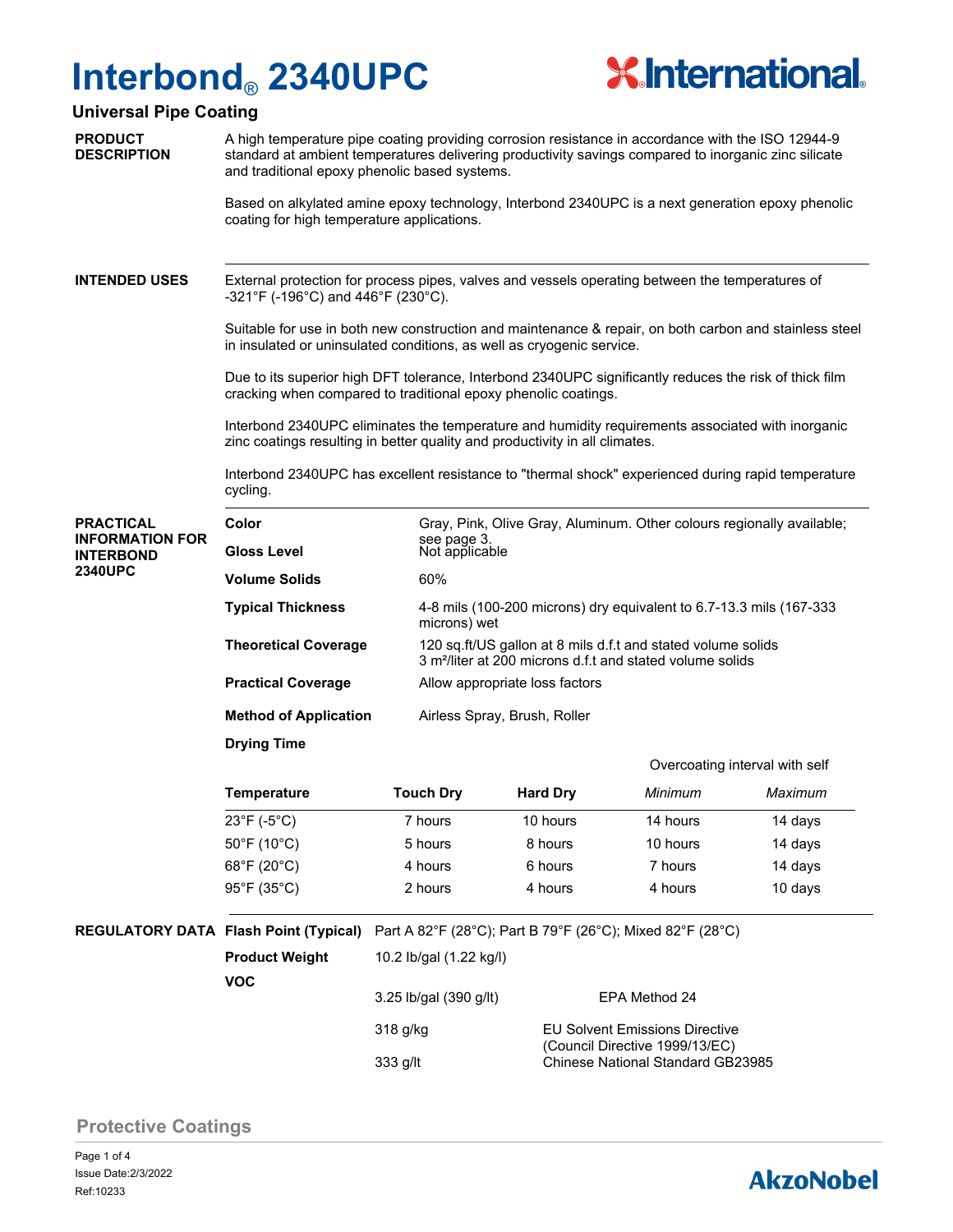



See Product Characteristics section for further details

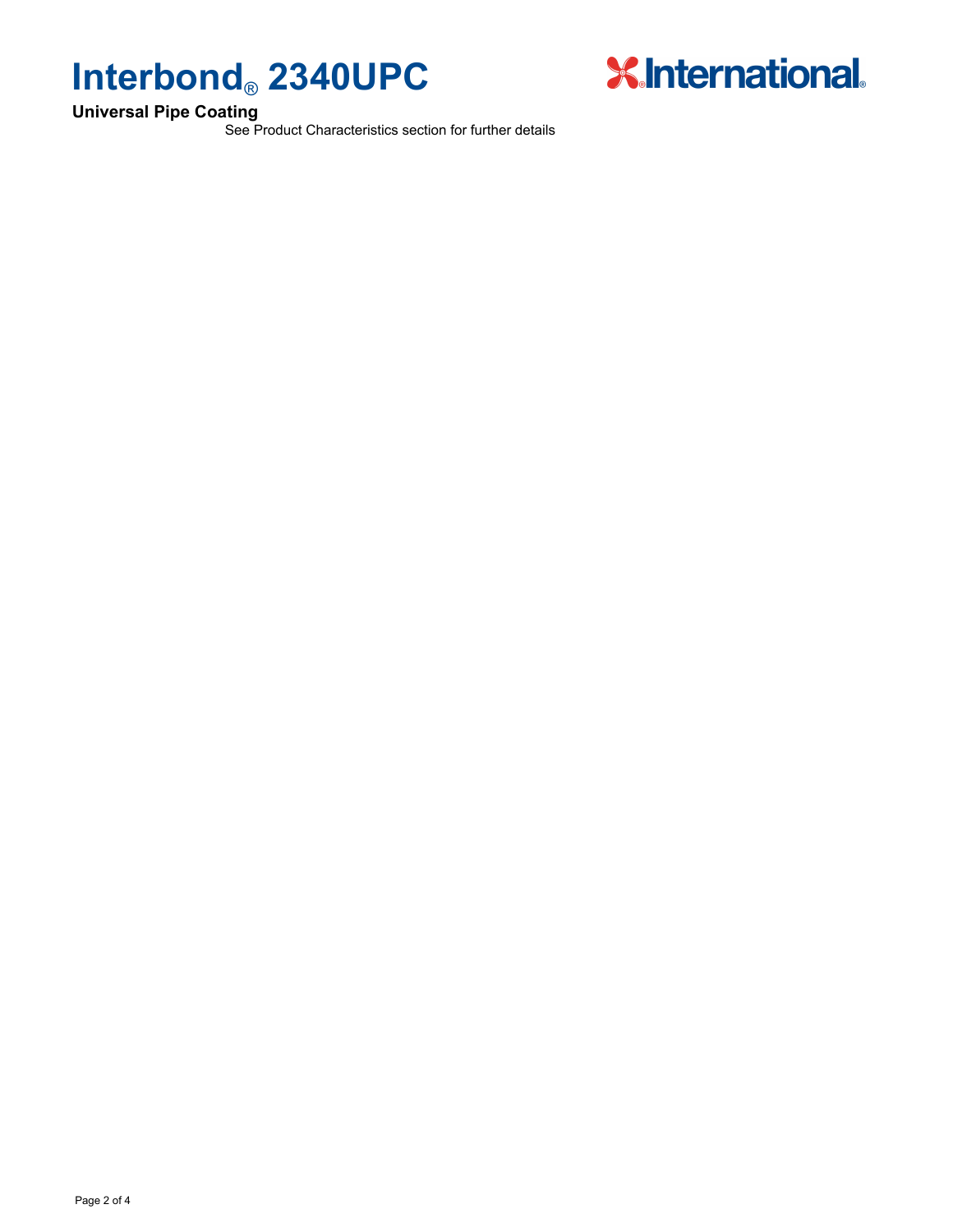# **Interbond**® **2340UPC**



### **Universal Pipe Coating**

**SURFACE PREPARATION**

APP

All surfaces to be coated should be clean, dry and free from contamination. Prior to application, all surfaces should be assessed and treated in accordance with ISO 8504:2000. Oil or grease should be removed in accordance with SSPC-SP1 solvent cleaning.

#### New Construction

For optimum performance and in new construction phase, Interbond 2340UPC should be applied to abrasive blast cleaned steel, minimum Sa2½ (ISO 8501-1:2007) or SSPC SP10. A sharp, angular surface profile of 2-3 mils (50-75 microns) is recommended. Apply Interbond 2340UPC before oxidation occurs. If oxidation does occur the entire oxidized area should be reblasted to the standard specified. Surface defects revealed by the blast cleaning process should be ground, filled, or treated in the appropriate manner.

For small areas of touch up repair and welds, power tool cleaning to SSPC SP11 is suitable. Optimum performance will be achieved with a minimum surface profile of 2 mils (50 microns).

#### **Maintenance & Repair**

For on-site planned maintenance and repair in some service conditions, Interbond 2340UPC may be applied to bare steel substrates prepared to a minimum of St2 (ISO 8501-1:2007). See application guidelines for further information.

#### Austenitic Stainless Steel

Ensure surface is clean, dry and free from metal corrosion products prior to application. Abrasive blast with nonmetallic and chloride free abrasive (e.g. aluminum oxide or garnet) to obtain an average anchor profile of 1.4 mils (35 microns).

| <b>LICATION</b>                    | <b>Mixing</b>                      | Material is supplied in two containers as a unit. Always mix a complete unit in the<br>proportions supplied. Once the unit has been mixed, it must be used within the working<br>pot life specified.<br>Agitate Base (Part A) with a power agitator.<br>(1)<br>Combine entire contents of Curing Agent (Part B) with Base<br>(2)<br>(Part A) and mix thoroughly with power agitator. |                                                                                                                                                                                                                                                                                                                                                                                    |                                                                                                                                  |                                                                                    |  |  |
|------------------------------------|------------------------------------|--------------------------------------------------------------------------------------------------------------------------------------------------------------------------------------------------------------------------------------------------------------------------------------------------------------------------------------------------------------------------------------|------------------------------------------------------------------------------------------------------------------------------------------------------------------------------------------------------------------------------------------------------------------------------------------------------------------------------------------------------------------------------------|----------------------------------------------------------------------------------------------------------------------------------|------------------------------------------------------------------------------------|--|--|
|                                    | <b>Mix Ratio</b>                   | $3$ part(s) : 1 part(s) by volume                                                                                                                                                                                                                                                                                                                                                    |                                                                                                                                                                                                                                                                                                                                                                                    |                                                                                                                                  |                                                                                    |  |  |
|                                    | <b>Working Pot Life</b>            | $23^{\circ}$ F (-5 $^{\circ}$ C)<br>$50^{\circ}$ F (10 $^{\circ}$ C)                                                                                                                                                                                                                                                                                                                 |                                                                                                                                                                                                                                                                                                                                                                                    | $68^{\circ}$ F (20 $^{\circ}$ C)                                                                                                 | $95^{\circ}$ F (35 $^{\circ}$ C)                                                   |  |  |
|                                    |                                    | 6 hours                                                                                                                                                                                                                                                                                                                                                                              | 4.5 hours                                                                                                                                                                                                                                                                                                                                                                          | 3 hours                                                                                                                          | 1 hour                                                                             |  |  |
|                                    | <b>Airless Spray</b>               | Recommended                                                                                                                                                                                                                                                                                                                                                                          |                                                                                                                                                                                                                                                                                                                                                                                    | Tip Range 19-24 thou (0.48-0.6 mm)<br>Total output fluid pressure at spray tip not less than 3000 psi<br>$(211 \text{ kg/cm}^2)$ |                                                                                    |  |  |
| <b>Air Spray</b><br>(Pressure Pot) |                                    | Suitable                                                                                                                                                                                                                                                                                                                                                                             |                                                                                                                                                                                                                                                                                                                                                                                    | Use suitable proprietary equipment Use 10%<br>recommended thinner by volume.                                                     |                                                                                    |  |  |
|                                    | <b>Air Spray</b><br>(Conventional) | Not suitable                                                                                                                                                                                                                                                                                                                                                                         |                                                                                                                                                                                                                                                                                                                                                                                    |                                                                                                                                  |                                                                                    |  |  |
|                                    | <b>Brush</b>                       |                                                                                                                                                                                                                                                                                                                                                                                      |                                                                                                                                                                                                                                                                                                                                                                                    | Suitable - Small areas only Typically 2.0-3.0 mils (50-75 microns) can be achieved                                               |                                                                                    |  |  |
|                                    | <b>Roller</b>                      |                                                                                                                                                                                                                                                                                                                                                                                      |                                                                                                                                                                                                                                                                                                                                                                                    |                                                                                                                                  | Suitable - Small areas only Typically 2.0-3.0 mils (50-75 microns) can be achieved |  |  |
| <b>Thinner</b>                     |                                    | International GTA220                                                                                                                                                                                                                                                                                                                                                                 |                                                                                                                                                                                                                                                                                                                                                                                    | Not normally required except for air spray application.                                                                          |                                                                                    |  |  |
|                                    | <b>Cleaner</b>                     | International GTA822 or                                                                                                                                                                                                                                                                                                                                                              |                                                                                                                                                                                                                                                                                                                                                                                    | Choice of cleaner may be subject to local legislation. Please                                                                    |                                                                                    |  |  |
|                                    | <b>Work Stoppages</b>              |                                                                                                                                                                                                                                                                                                                                                                                      | consult your local representative for specific advice.<br>International GTA220<br>Do not allow material to remain in hoses, gun or spray equipment. Thoroughly flush all<br>equipment with International GTA220. Once units of paint have been mixed they should<br>not be resealed and it is advised that after prolonged stoppages work recommences with<br>freshly mixed units. |                                                                                                                                  |                                                                                    |  |  |
|                                    | <b>Clean Up</b>                    | Clean all equipment immediately after use with International GTA822. It is good working<br>practice to periodically clean equipment during the course of the working day. Frequency<br>of cleaning will depend upon amount used, temperature and elapsed time, including any<br>delays.                                                                                              |                                                                                                                                                                                                                                                                                                                                                                                    |                                                                                                                                  |                                                                                    |  |  |
|                                    |                                    | All surplus materials and empty containers should be disposed of in accordance with<br>appropriate regional regulations/legislation.                                                                                                                                                                                                                                                 |                                                                                                                                                                                                                                                                                                                                                                                    |                                                                                                                                  |                                                                                    |  |  |